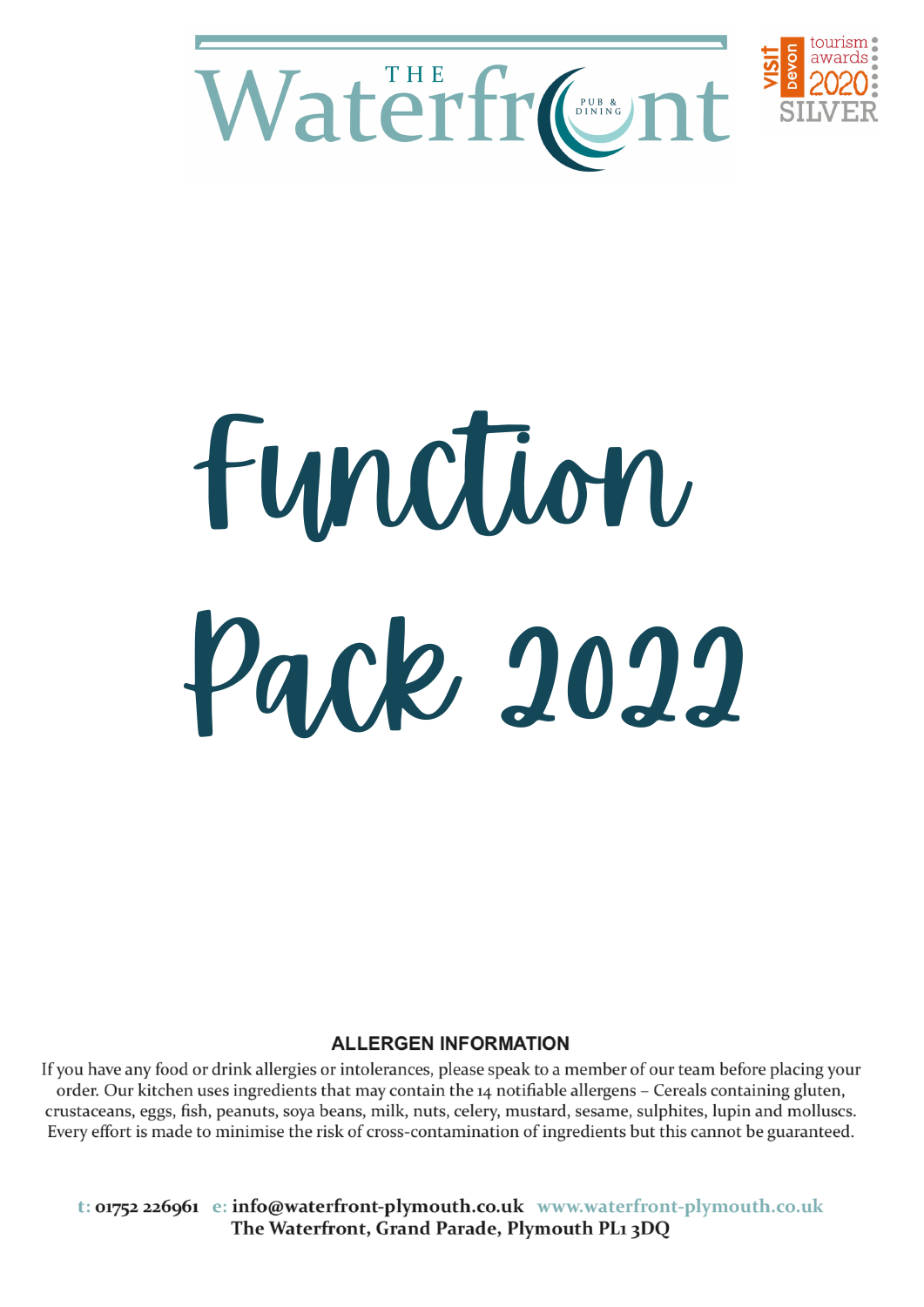# Waterfr CRISS

# Classic English Afternoon Tea

**£16.95 per head**

# Your choice of 3 sandwiches

- **Egg mayonnaise** 1.
- **Honey roasted ham with Dijon mustard** 2.
- **Beef with horseradish cream** 3.
- **Smoked salmon, cream cheese and dill** 4.
- **Tuna mayonnaise with roasted red pepper** 5.
- **Mozzarella, basil and tomato** 6.

# Quiche

**Lorraine Red onion and gruyere**



**Fruit scones, jam and clotted cream A selection of tray bakes**

Unlimited, tea and coffee included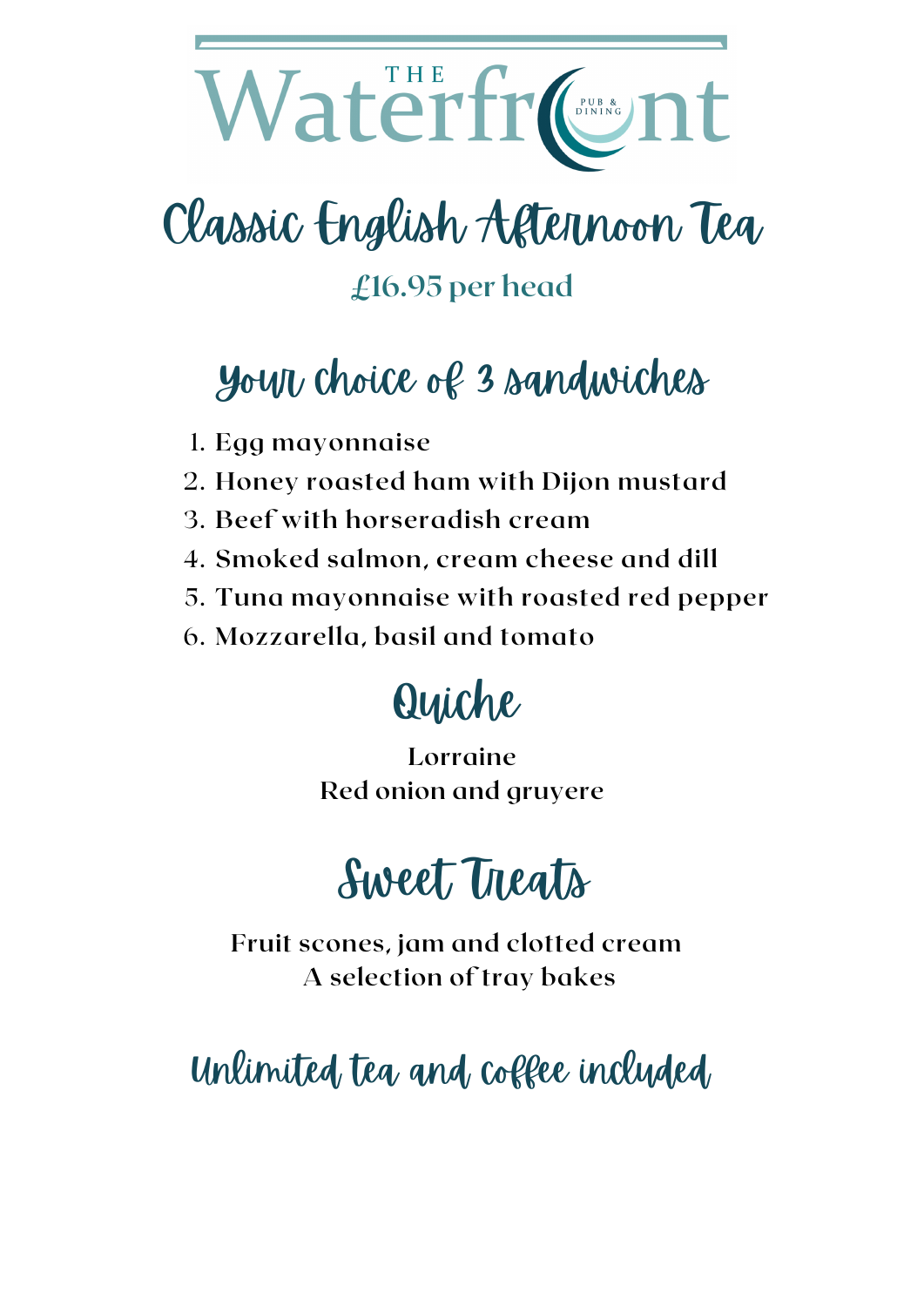

Cold Selection

#### Your choice of 3 sandwiches on white and granary

- **Egg mayonnaise** 1.
- **Honey roasted ham with Dijon mustard** 2.
- **Beef with horseradish cream** 3.
- **Smoked salmon, cream cheese and dill** 4.
- **Tuna mayonnaise with roasted red pepper** 5.
- **Mozzorella, basil and tomato** 6.

#### **Mixed leaf salad**

**Tomatoes, red onion, cucumber and house dressing**

# Hot Selection

**Home made sausage rolls Falafels with beetroot hummus Battered cod goujons Chips**

### Sweet Treats

**A selection of tray bakes**

## Extras (per head) On Arrival nipples

- **Quiche (Lorraine & red onion and gruyere) £1**
- **Seafood selection £2**
- **Ploughman's selection £2**
- **Meze selection £2**
- **Cheese board £2**

#### (per head)

- **Hummus with pitta £1**
- **Olives with feta £1**
- **Bread and oils £1**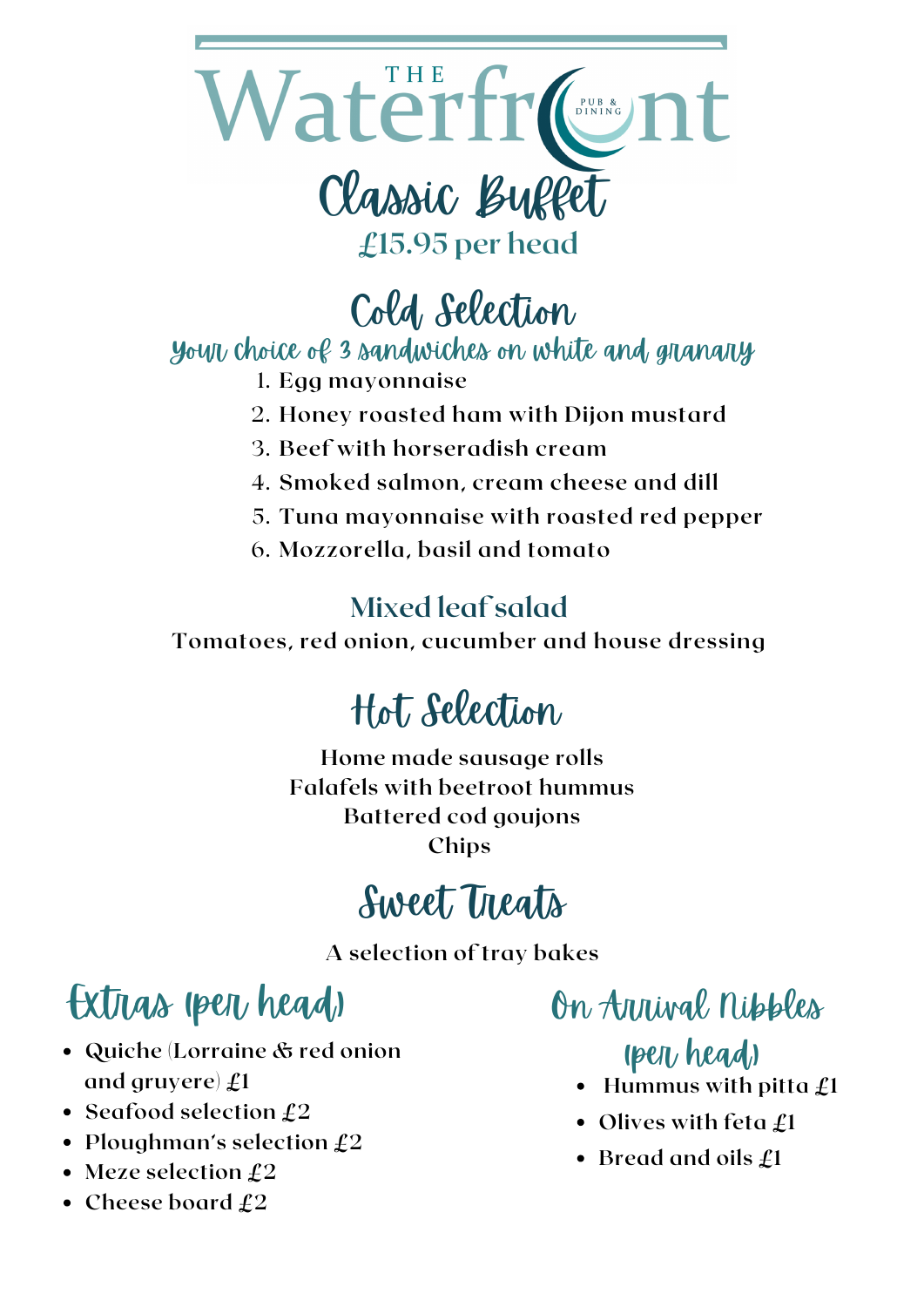

Cold Selection

Your choice of 3 sandwiches on white and granary

- **Smoked salmon with herb cream cheese and avocado** 1.
- **Roast sirloin with caramelised onions** 2.
- **Hummus, cherry tomatoes, rocket and avocado** 3.
- **Pork loin with roasted red pepper, emmental cheese and tomato relish** 4.
- **Beetroot and gin cured salmon with horseradish** 5.

#### **Mixed leaf salad**

**Tomatoes, red onion, cucumber and house dressing**

# Hot Selection

**Calamari rings with roasted garlic mayonnaise Honey and soy belly pork with spring onion Lamb skewers with tzatziki Sweet potato with feta and caramelised onions**

# Sweet Treats

**Fruit scones, jam and clotted cream A selection of tray bakes**

# Extras (per head)

- **Quiche (Lorraine & red onion and gruyere) £1**
- **Seafood selection £2**
- **Ploughman's selection £2**
- **Meze selection £2**
- **Cheese board £2**

On Arrival Nibbles (per head)

- **Hummus with pitta £1**
- **Olives with feta £1**
- **Bread and oils £1**